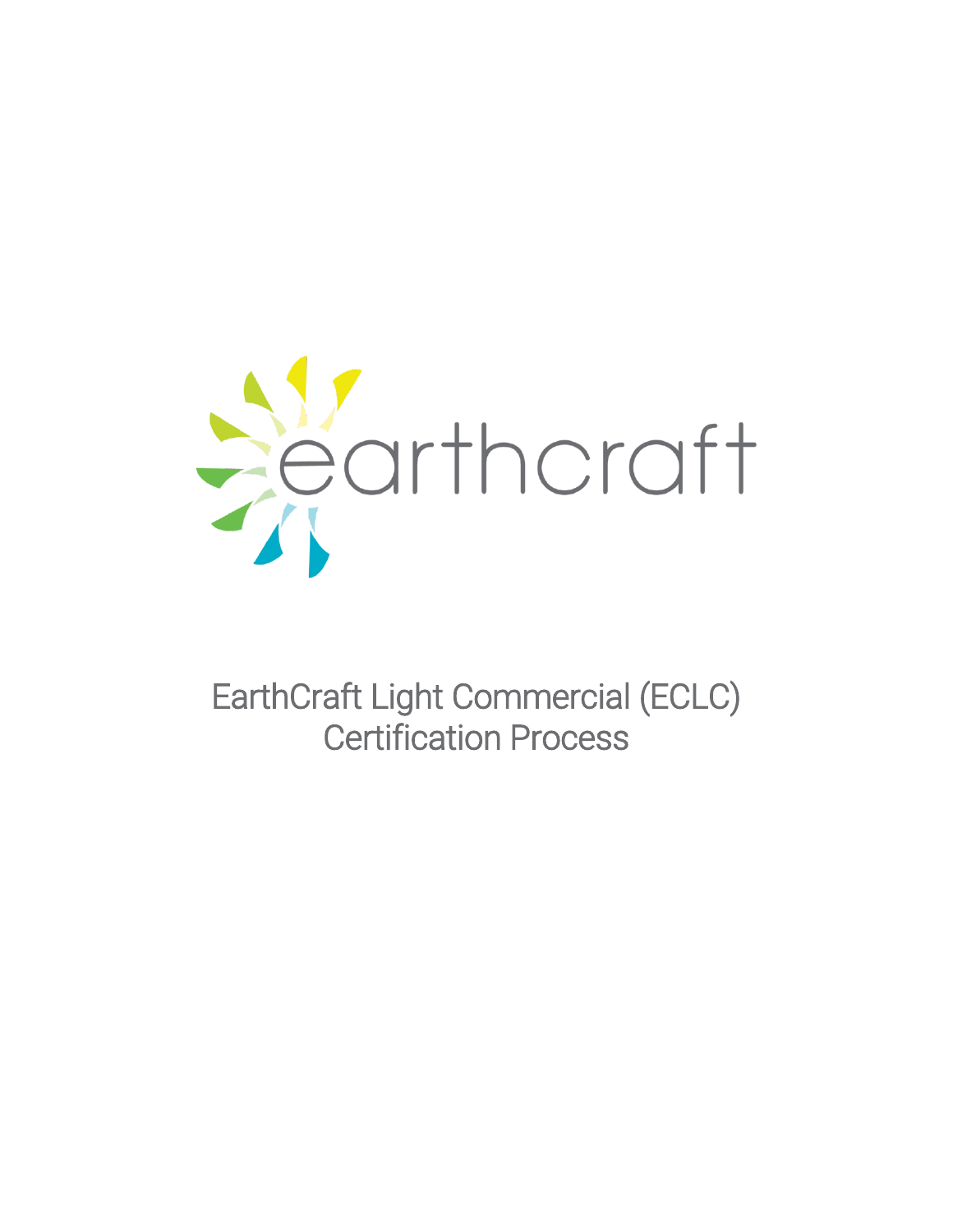# **Steps to ECLC Certification**

#### 1. Determine Project Eligibility

In order to start the EarthCraft process, design teams should contact an approved ECLC Technical Advisor (TA). ECLC TAs provide guidance on which EarthCraft program(s) best fit the goals of the project and will inform the design team about program criteria. In order to be eligible for the program, the building must have a complete exhaust and HVAC system.

#### 2. Project Registration

Project teams should register the project as early in the design phase as possible. At the time of registration, projects shall identify their TA.

#### 3. Design Review

The ECLC TA will work to schedule a Design Review meeting with key members of the project's design team, such as:

- •Project Architect
- •Mechanical Engineert/Contractor
- •Owner's Representative
- •General Contractor (if identified at this stage)

This meeting is a "working" meeting, where the project team meets with the EarthCraft representatives to participate in a 3-4-hour review of the project's plans. The design review is an opportunity to look carefully at the plans and determine how the ECLC program can be applied to the project. From this exercise, the team can ensure that all requirements can be met, and a tentative point total on the ECLC Worksheet can be determined.

## 4. Construction Kick-Off Meeting

Prior to construction, the GC (or primary project contact) must work with their ECLC TA to schedule a construction kick-off meeting. The project's construction manager and site superintendent are expected to be present for the meeting. HVAC and insulation subcontractors are encouraged to attend if available. The project goals and ECLC certification process will be discussed and review of the core requirements, required site visits, performance tests, and methods of collecting information will be presented.

## 5. First Site Visit

After the completion of all air sealing, but prior to the installation of cavity insulation and interior wall finishes, the general contractor (GC) must contact the ECLC TA to schedule this initial project walkthrough. The Site Superintendent must be present during this visit. During inspection, the ECLC TA will review project site strategies, building thermal envelope air-sealing measures, drainage plane/exterior insulation applications, and HVAC duct sealing measures.

#### 6. Second Site Visit

After interior envelope insulation is in place but prior to inter-wall finishing material, the GC must contact the ECLC TA to schedule the second site inspection. The Construction Manager and Site Superintendent must be present during this site visit. During inspection, the ECLC Technical Advisor will review building thermal envelope, insulation coverage, and inspect installed ductwork, mechanical systems and additional air sealing opportunities to increase the likelihood of success of final performance testing. All relevant worksheet requirements and point